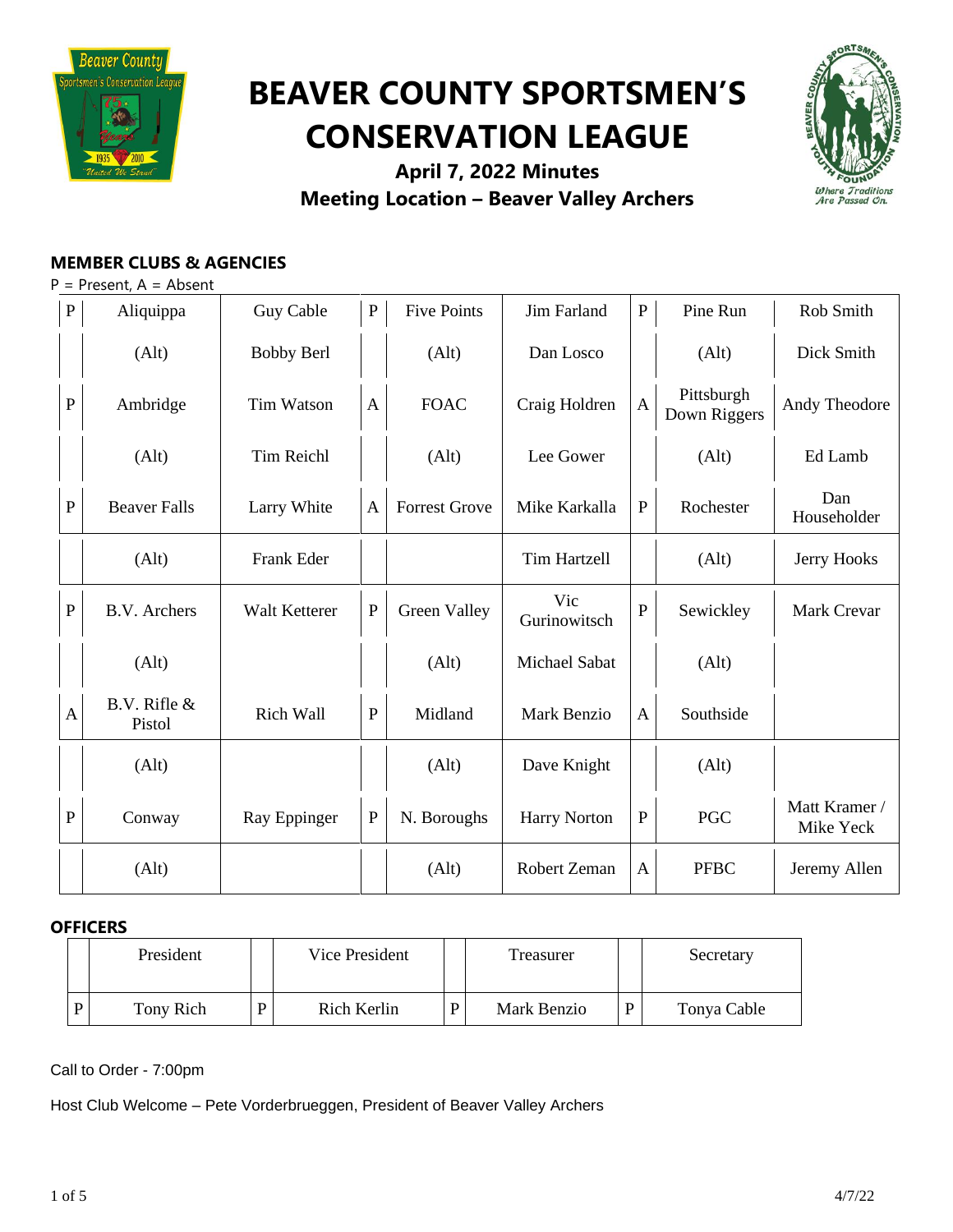# **GUESTS**

• None

#### **Last Month's Minutes**

– Motion to Approve, 5 Points / Aliquippa. Passed.

#### **Treasurer's Report –** Mark Benzio –

- 4 checks written
- Will be sending an invoice to the PFBC for the dinner that was provided at the President's Meeting per their request.

Motion to Approve, BVA / Pine Run. Passed.

#### **ELECTION**

(July – appoint nominating committee & October – Elections)

#### **COMMUNICATIONS**

No report

# **STATE AGENCIES**

PA GAME COMMISSION (PGC) – Mike Yeck – **[Report](https://drive.google.com/file/d/1jeshEFsdl17zYU1ZJhkXmgjM4x_4C-0S/view?usp=sharing) Page 1 [Page](https://drive.google.com/file/d/1JLom4bzXikoi5B5vEVg5Po9-vtHy06IU/view?usp=sharing) 2**

- Deer harvest estimated 376,810 white tail deer statewide.
- Avian Influenza detected in bald eagle in Chester County.
- Concern that Avian Influenza viruses can lead to sickness or death in turkey, grouse, hawks, eagles, crows, gulls, ravens, ducks and geese. Potential to affect the commercial poultry industry. Report sick or dead birds to the PA Game commission at 610-926-3136 or [pgcwildlifehealth@pa.gov](mailto:pgcwildlifehealth@pa.gov)
- $\bullet$  3 "Learn to Hunt Spring Gobblers" on-line seminars available. 1<sup>st</sup> seminar was held on 4/6/21. If interested in the 2<sup>nd</sup> & 3<sup>rd</sup> seminar; advanced registration required at <http://bit.ly/pgclearntohunt> These seminars can be watched on game commission you tube channel.
- Excise tax monies being spent on wild life habitat and game lands expanded accessibility.
- Commissioner Meeting to be held on  $4/8/22$  &  $4/9/22$  (taking public comments for the April 9<sup>th</sup> meeting)

# [PA Hunting and Trapping Digest](http://read.nxtbook.com/pgc/huntingtrapping/20212022/cover.html)

PA FISH & BOAT COMMISSION - Jeremy Allen

• Absent

# **PA Fish and Boat [Commission](https://www.fishandboat.com/Fish/FishingLicense/Pages/BuyAFishingLicense.aspx)**

# **COMMITTEE REPORTS**

#### BOOKLET – Craig Holdren – Email [craig@craigholdren.com](mailto:craig@craigholdren.com) Phone (724) 312-7463

• Absent

# GAME - Mike Harcher

- State of Virginia had its first Elk Hunt.
- Feeding in Allegheny National Forest banned due to promoting CWD in wildlife.
- Deer tick found to carry virus originating from white footed mice.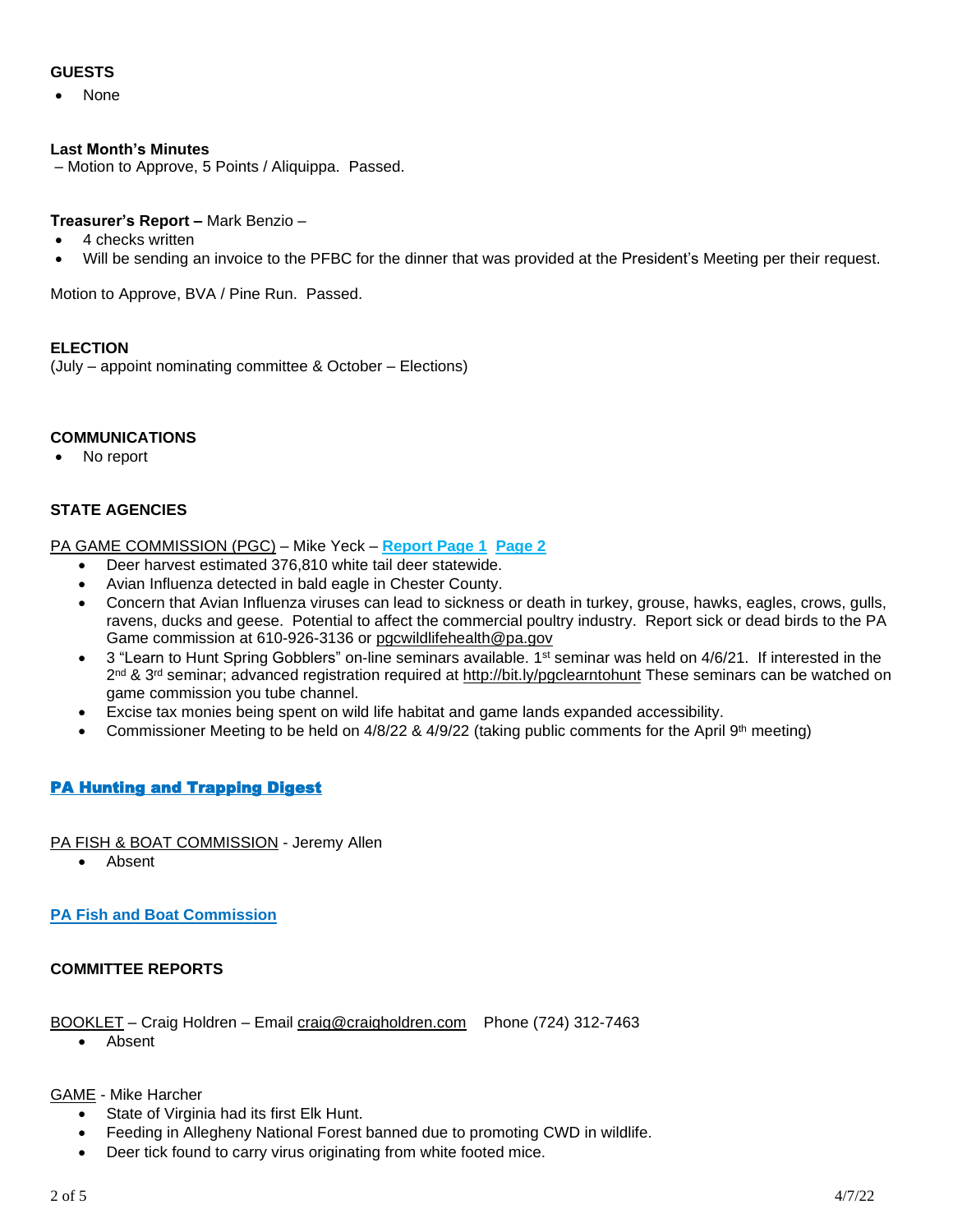#### POLLUTION - Mike Harcher

• Concern with road salt polluting the streams.

FISHING DERBY - Mike Zon - absent - [Poster](https://drive.google.com/file/d/10ZrkUTStJYvok-j3yAE2Wg0z1B5jL7Mj/view?usp=sharing)

- April 30th at Hopewell Community Park
- $\bullet$  8 am 12 pm
- Ages 15 and younger
- 24 tagged for prizes for the kids
- Obtained fish commission permit
- Bait for sale & concession stand open that day.
- 50/50

#### FISH COMMITTEE - Mike Zon – absent

• No report

#### CONSERVATION CAMP - Breanna Edmiston

- Camp is booked: Dates are  $6/19/22 6/25/22$
- $\bullet$  25<sup>th</sup> year anniversary this year
- Lots of help needed for Sunday 6/19/22 beginning at 12:00 pm and throughout the week.
- Need kids signed up! ONLY have 3 kids signed up so far. Asking all clubs to promote and take applications back to their clubs.
- Need counselors.
- Looking for conservation guest speakers.

#### ARCHERY - Walt Ketterer

• 3 D archery shoots started at Beaver Valley Archers.

#### EVENTS COORDINATOR - Craig Holdren

• Absent

LEGISLATIVE – Bob Oles – Absent

• No report

#### WE THE PEOPLE – Tony Rich

- We the People of America [website](https://www.wtpoa.net/)
- Nearly 19,000 members strong and growing
- Check website for meetings dates and times.
- Employee handbooks for our legislators are complete.
- Met with West Moreland County Sportsmen's conservation League; they are looking to join "We the People".
- Zelienople / Harmony Sportsmen's' Club looking to join the League.
- Constitutional Carry & Preemption passed the House and the Senate & the Governor vetoed it.

# HUNTER EDUCATION - Mike Zon – absent

- Sylvania Hills Baptist Church April 9, 2022 (9 am 4 pm)
- Pine Run June 4, 2022 (all conservation campers that need this class can attend)

Hunter Trapper Safety Instructors can now purchase a hunting license for \$1.00

#### REGISTRATION is online [PGC](https://www.register-ed.com/programs/25?utm_source=HTE_Class_Calendar_Page&utm_medium=page_link&utm_campaign=HTE_Course)

Let Mike Zon know if your club would like to host a hunter-trapper education class. Contact Mike at 724–683–5880 (call or text)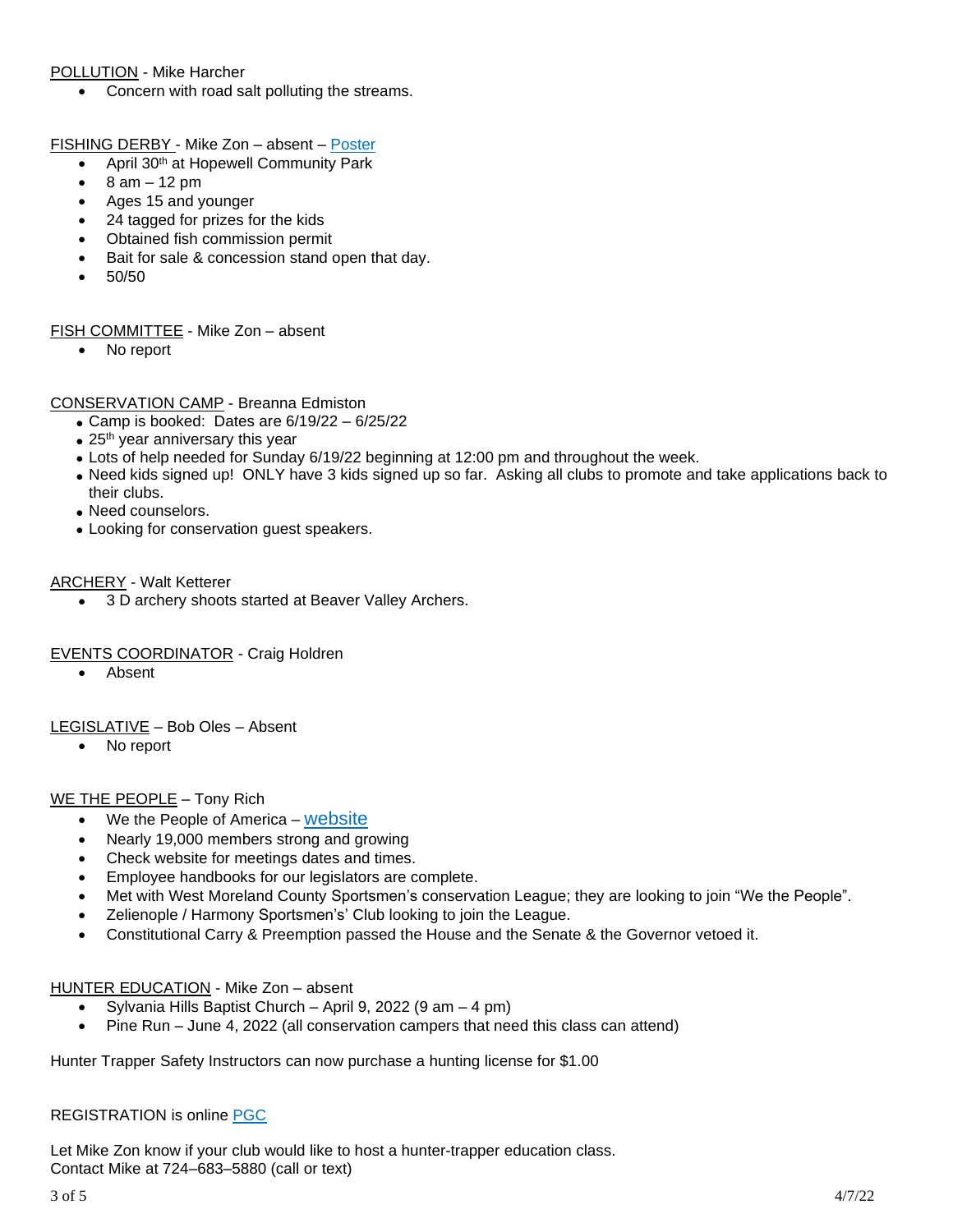# CONSERVATION DISTRICT – Dick Smith

• Absent

#### YOUTH FOUNDATION – Mike Zon – absent –

Guy:

- Met March 17th
- Beaver Valley Archers presented with certificate for donation made to the youth foundation
- April 15<sup>th</sup> gun raffle tickets all sold
- Planning the Annual Sporting Clay Fundraising Shoot at Rochester in the fall
- The youth foundation decided to purchase flash lights only due to the rising cost of supplies and shipping. This will allow us to stay within the \$2000 approved budget that was voted on by the delegates.
- Next meeting April 21, 2022

#### FUND RAISING – Guy Cable

• Raffle ticket All sold for: Stoger P3000 bottom land camo 12 ga pump shotgun (acquired through the NWTF banquet).

Ticket will be based on the 7 pm PA lottery 3-digit number held on April 15, 2022.

• All monies received for this raffle to be given to youth foundation treasurer for deposit. All in agreement.

#### YOUTH MENTORED HUNTS - Rich Kerlin

- No report
- Will place call to Beaver County Commissioners to see if they received the letter regarding the Goose hunt mishap last year.

#### YOUTH FIELD DAY – Tonya Cable – [Poster](https://drive.google.com/file/d/1i0n4afOanIeXPaD2e_D2duhibIyNpWww/view?usp=sharing)

- To be held on July 16, 2022 at Midland Sportsmen's Club
- 8 am 4 pm with 7 am registration
- Ages 8 17
- Registration is on line **[HERE](https://www.register-ed.com/events/view/178825)**
- 58 openings remaining
- 7 stations (some are dual stations)
- 2 Presentations (Kerlin Kanine & Beaver County Coon Hunters)
- Detailed emails sent out to all station leaders.
- Received a Grant Award valued at \$1,000 for ammo for the field day from "Friends of the NRA"
- Next committee meeting  $@$  6:00 pm  $3<sup>rd</sup>$  Thursday of April & May prior to the youth foundation meeting.
- Let Tonya know where you want to help on the day of the field day.
- Working on raffle table items.

#### BANQUET –

• Discussion on a Banquet dinner vs. a picnic.

#### BIG KNOB FAIR – Guy, Tonya & Chayce Cable

• Received check for BCSCL table registration.

# **UNFINISHED BUSINESS**

• Further discussion regarding whether or not to move the Hereford Manor Funds raised by the League to the BCSCL Youth Foundation 501c3 to be monitored and controlled by the clubs that belong to this league. Waiting to here how much funding is there and how much money has been accrued through the investment where it resides currently.